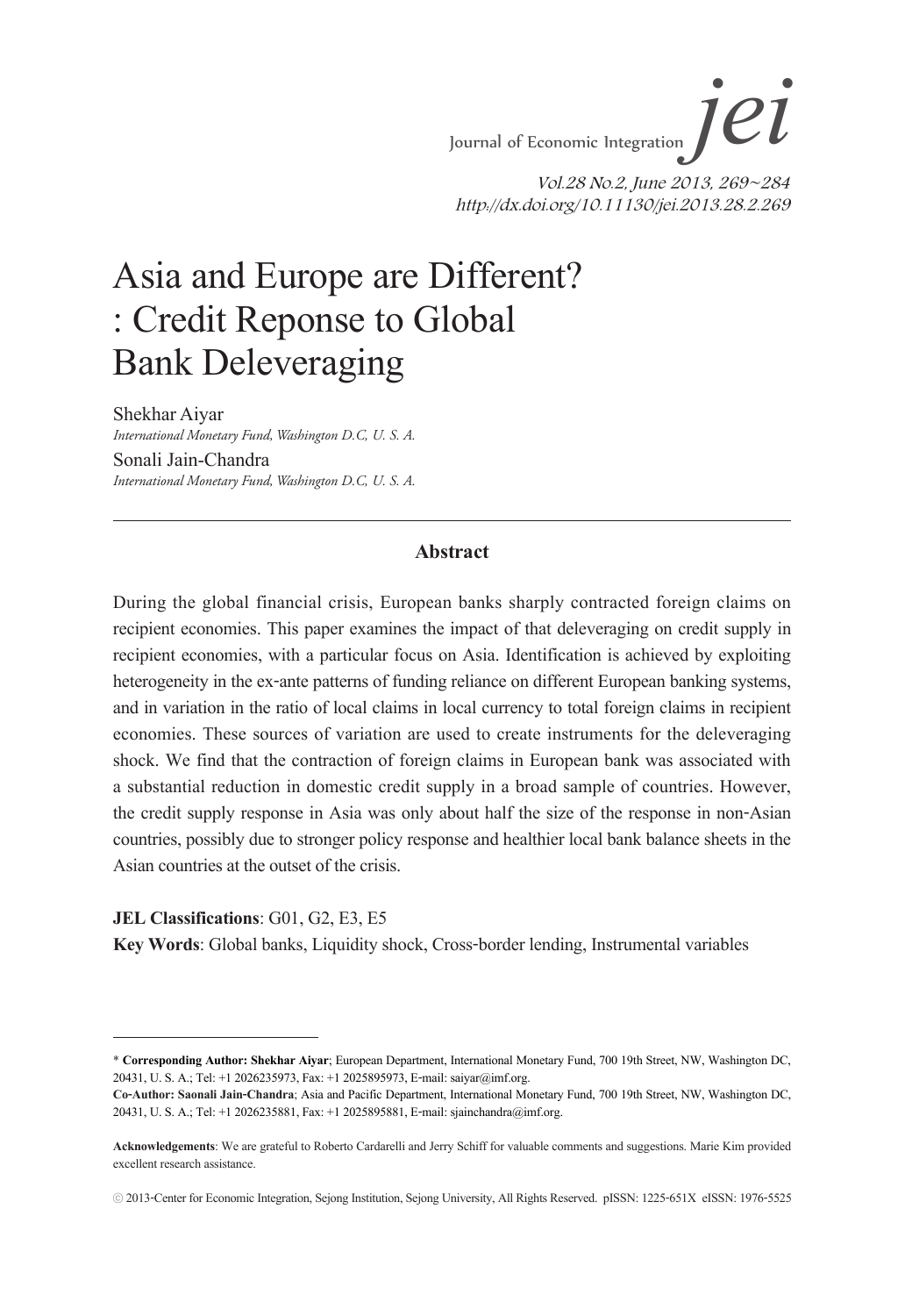# **I. Introduction**

Global banks played a central role in transmitting the Global Financial Crisis (GFC) across countries, with cross-country banking linkages amplifying the adverse shock. It is well estab- lished that as global banks were faced with a severe liquidity shock, they pared their foreign (and domestic) assets down. As Cetorelli and Goldberg (2011) note, while reversals occurred in succession "all broad categories of [capital] inflows, by far the sharpest decline in activity was in international bank loans." During the GFC, as funding markets seized up, both euro area and U.K. banks withdrew sharply from other parts of the world, including from Asia. From peak to trough, the foreign claims of euro area and of U.K. banks in Asia fell by around 37 percent and 21 percent of outstanding claims, respectively (Figure 1).



#### **Figure 1. Consolidated Foreign Claims on Asian Economies**

(Source) BIS, Consolidated Banking Statistics (Table 9B)

While a large literature exists on the international transmission of bank liquidity shocks to bank loan supply, a relatively recent literature has emerged focusing specifically on the impact of the external funding shock during the GFC on domestic credit supply in recipient countries.<sup>1</sup> Cetorelli and Goldberg (2011) examine the multiple channels of transmission of

 $1$  A number of papers provide evidence on the real impact of external shocks to bank liquidity. Peek and Rosengren (1997) show that a shock to Japanese banks' liquidity (arising from falling Japanese equity prices) led to a reduction in their lending into the U.S. economy. Khwaja and Mian (2008) document a fall in loans extended by Pakistani banks, in response to an external funding shock (the imposition of capital controls in the wake of the country's 1998 nuclear tests). Schnabl (2012) finds that the liquidity shock to global banks arising from the Russian default in 1998 led to a pullback in lending to Peruvian banks, and that Peruvian banks responded by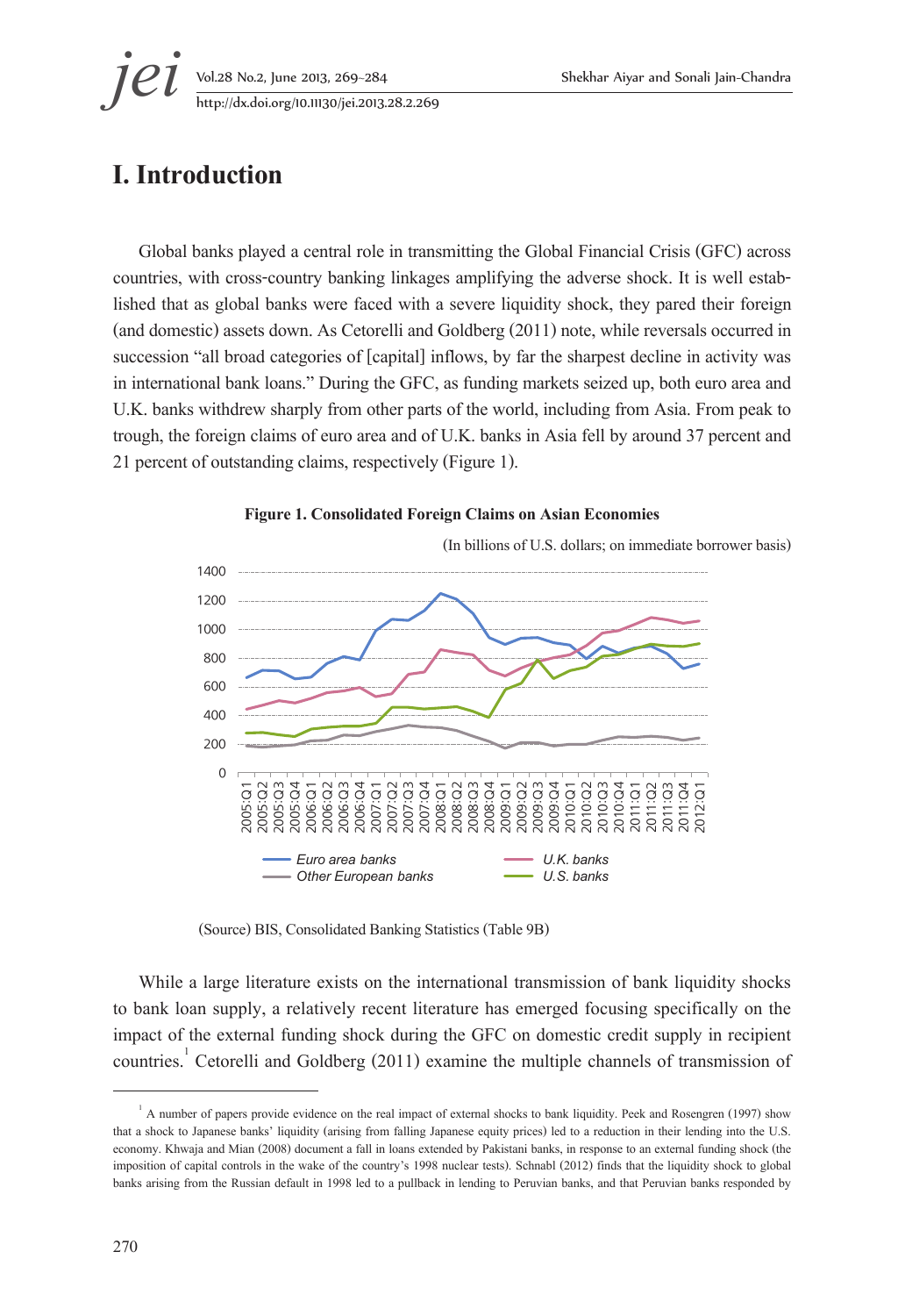the balance sheet shocks in the advanced country banks to emerging market economies. These potential transmission of an adverse liquidity shock to the parent bank include a reduction in cross-border lending, pull-back of funding to affiliates a reduction in cross-border interbank borrowing, and the ensuing contraction in the lending operations of domestic banks. They find evidence of lending supply effects through all three channels. Aiyar (2011, 2012) examines balance sheet evidence for a large sample of U.K. resident banks, both domestically-owned and foreign-owned; tracing the propagation of the funding shock to banks' external liabilities to lending within the United Kingdom. He finds that the contraction in external funding was as- sociated with a substantial contraction in bank lending to the real economy. Moreover, foreign subsidiaries and branches reduced lending more sharply than domestically owned banks. $^{2}$  De Haas and van Horen (2012) provide evidence of the cross-border transmission of the liquidity shock in the syndicated loans market.

This paper contributes to this emerging literature on the transmission to the real economy of the external funding shock to bank balance sheets during the GFC. We focus specifically on Asia, a region of the world that recovered relatively quickly, and assess whether the credit sup-<br>ply response in Asia to deleveraging by foreign banks was different than in other parts of the world. Rather than looking at total foreign bank credit to Asia, we restrict our attention to the linkages between European banks and Asian economies for two reasons. First, European banks play an important role in supplying credit to several Asian economies. If the ongoing euro area crisis were to intensify, these banks could further pare foreign assets down, as described in the IMF's Spring 2012 *Global Financial Stability Report* (IMF, 2012), potentially causing a shock to credit supply in Asia. Thus the study of European bank linkages with Asia provides a win- dow into the likely effects of a large bank deleveraging. Second, the econometric analysis has to exclude the United States as a source country, as in late 2008 the surviving large stand-alone investment banks were transformed into bank-holding companies and included for the first time in the Bank for International Settlements (BIS) database on cross-border bank lending. As a result, the U.S. foreign claims series shows a sharp increase in 2008, rendering the data unsuit-<br>able for making an inference.

The main questions that we aim to answer are: (i) to what extent did deleveraging by European banks translate into a credit crunch in destination countries; and (ii) was the response of credit supply in Asia different during this period? *A priori*, a large deleveraging by foreign banks, could affect credit supply in two ways through a reduction in foreign funding for local banks. On the other hand, if local and regional banks stepped up lending in response to foreign banks deleveraging, and if the policy response was sufficiently vigorous, this could mitigate any domestic credit supply response.

reducing domestic credit. See Aiyar (2011) for a more detailed literature review.

<sup>&</sup>lt;sup>2</sup> Such "home bias" in bank lending has been documented in several different contexts (e.g. Gianetti and Laeven (2012), Cetorelli and Goldberg (2008)).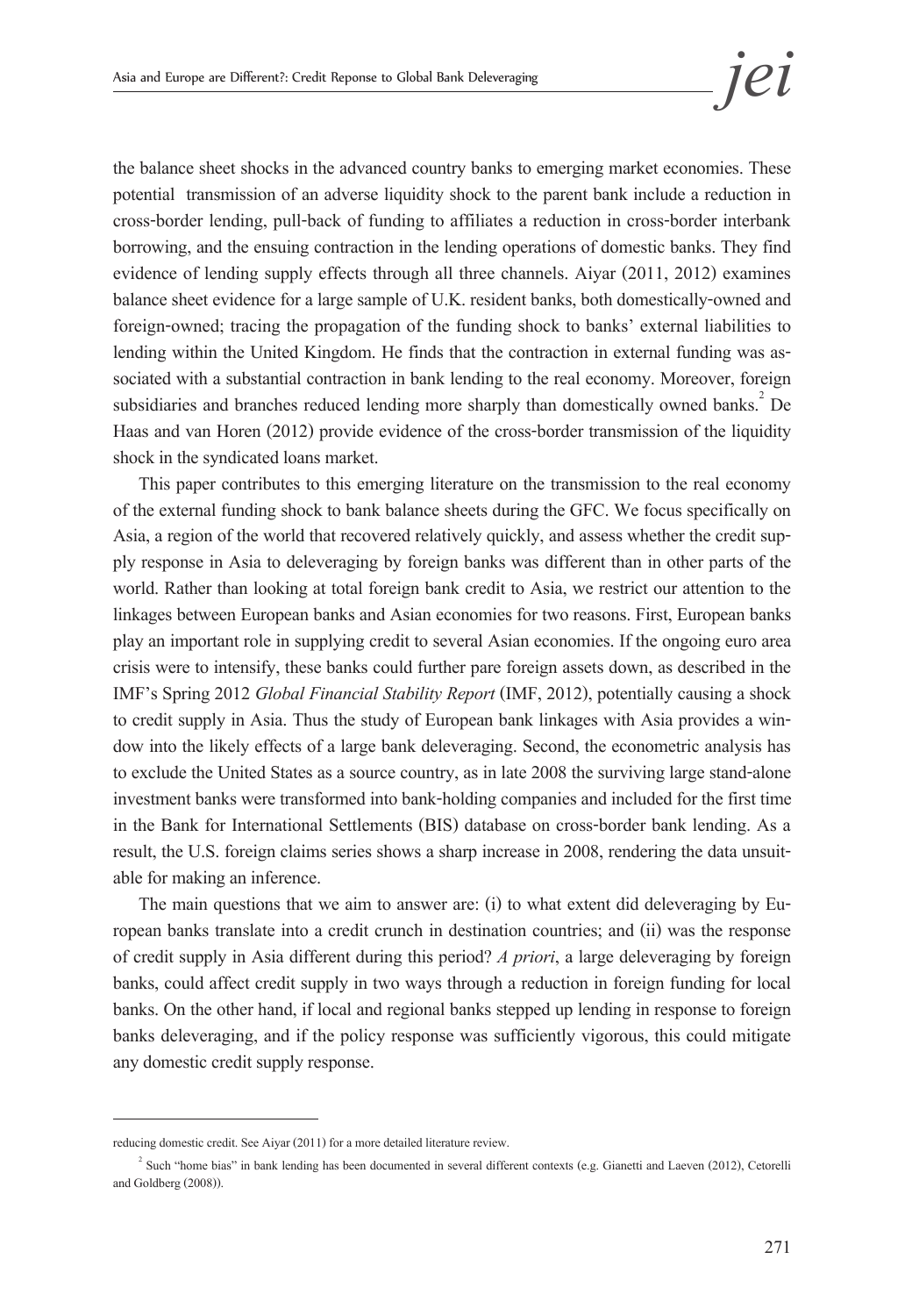## **II. The Role of European Banks in Asia**

Asian liabilities to European banks are substantial, but with considerable variation across economies. Figure 2 shows the consolidated foreign claims of European banks on Asian econo- mies, taken from the BIS consolidated banking statistics database. Consolidated foreign claims include both cross-border credit and credit extended by the local subsidiaries and branches of European banks.<sup>3</sup> While Asian countries on average rely on European bank funding less than regional comparator like Latin America and emerging Europe, the degree of reliance is highly variable. The financial centers, Hong Kong SAR and Singapore, which play a regional interme- diating role, have much higher liabilities to European banks than do other regions of the world, with the exception of emerging Europe. Among other Asian countries, Australia, New Zealand, Malaysia, Korea and Taiwan Province of China are the largest borrowers from European banks, while China, India, and most ASEAN countries generally have smaller liabilities (Figure 2).

The regional pattern is broadly similar if European bank foreign claims are scaled by do-<br>mestic credit to the private sector rather than GDP. However, the liabilities of countries with deep banking systems like Australia and New Zealand are somewhat reduced by this measure, while those of some ASEAN countries, like Indonesia and the Philippines, are higher.

<sup>&</sup>lt;sup>3</sup> The BIS's consolidated banking database reports data on a banking group basis, with the source country identified as the country where the banking group is headquartered. It differs from the BIS locational banking database, which identifies the source country as the country where the individual bank is resident. Consider, for example, a claim by a U.K.-headquartered bank resident in Hong Kong on Thailand. In the consolidated database this is reported as a U.K. claim on Thailand, whereas in the locational database it is reported as a Hong Kong claim on Thailand.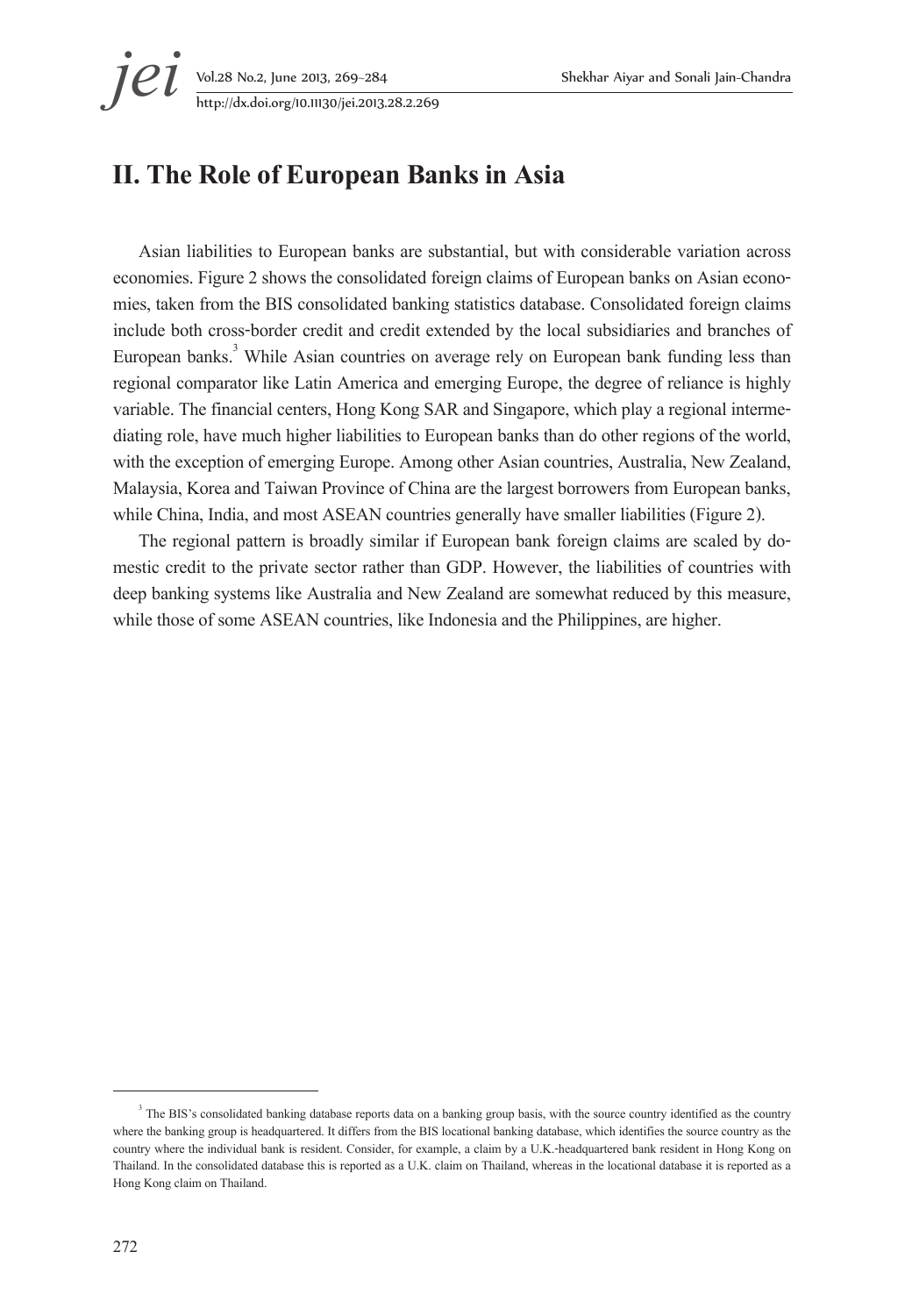



**Figure 2. Consolidated Foreign Claims of European Banks on Asia**

(Note) Claims are on ultimate risk basis. Sum of quarterly GDP in U.S. dollar between 2011 Q2 and 2012 Q1 in the denominator.

(Source) Bank for International Settlements (BIS); CEIC Data Company Ltd.;

Haver Analytics; and IMF staff calculations.



(Note) Claims are on ultimate risk basis. Sum of quarterly GDP in U.S. dollar between 2011 Q2 and 2012 Q1 in the denominator.

(Source) Bank for International Settlements (BIS); CEIC Data Company Ltd.; Haver Analytics; and IMF staff calculations.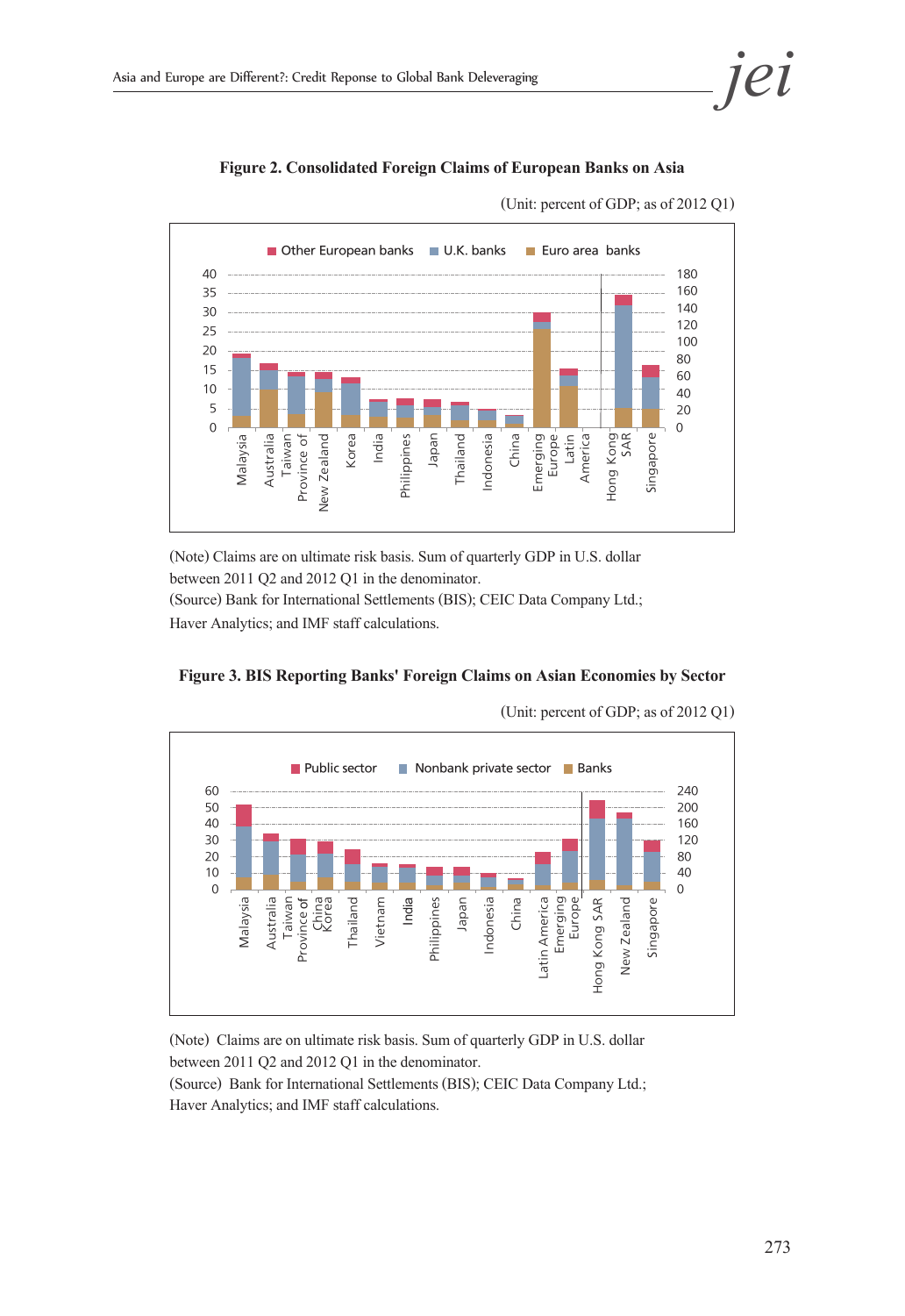Among European banks, U.K. banks have a particularly significant presence in the region, accounting for a larger share of foreign funding than in Latin America or Emerging Europe. Anecdotal evidence suggests that they may ordinarily view deleveraging by euro area banks as an opportunity to increase market share in Asia, but that this does not necessarily hold when there is a widespread banking crisis. During the GFC, which was characterized by severe stresses in global interbank and other funding markets, U.K. banks joined other European banks in retrenching foreign assets from the region.

A decomposition of European bank credit to recipient economies by sector is not available in the publically available BIS database. Figure 3 shows a sectoral decomposition by recipient country for the foreign claims of *all* BIS-reporting banks not just European banks. For most economies in the region, the nonbank private sector—businesses and households—is the main recipient of foreign credit. Anecdotally, trade credit is an important part of lending to busi- nesses, and European banks are particularly active in this area. Furthermore, European banks tend to specialize in complex project financing, which may not be easy to substitute quickly with other sources of credit.

In several Asian economies, lending by local subsidiaries and branches is a substantial part of overall European bank claims, and to the extent that these claims are funded by local depos- its, they are less vulnerable to deleveraging pressures emanating from European countries. One indicator of relative sensitivity to external liquidity shocks is the ratio of international claims to foreign claims within a recipient country. In fact, we shall exploit this fact in our identification strategy. International claims, as reported by the BIS, refer to the sum of cross-border claims and local claims in foreign currency. Foreign claims include international claims and local claims in local currency. As noted in the previous section, international claims, which are much less likely to be backed by local deposits, tend to be more volatile than local claims in local currency, which are often funded by local deposits. Hence the greater the ex ante ratio of international claims to foreign cla funding pressures emerge. Figure 4 shows the ratio of international claims to foreign claims for several Asian economies: a lower ratio implies ex ante lower vulnerability to foreign bank de-<br>leveraging. In comparison to other regions of the world, the ratio is quite large, but again, with considerable intra-regional heterogeneity.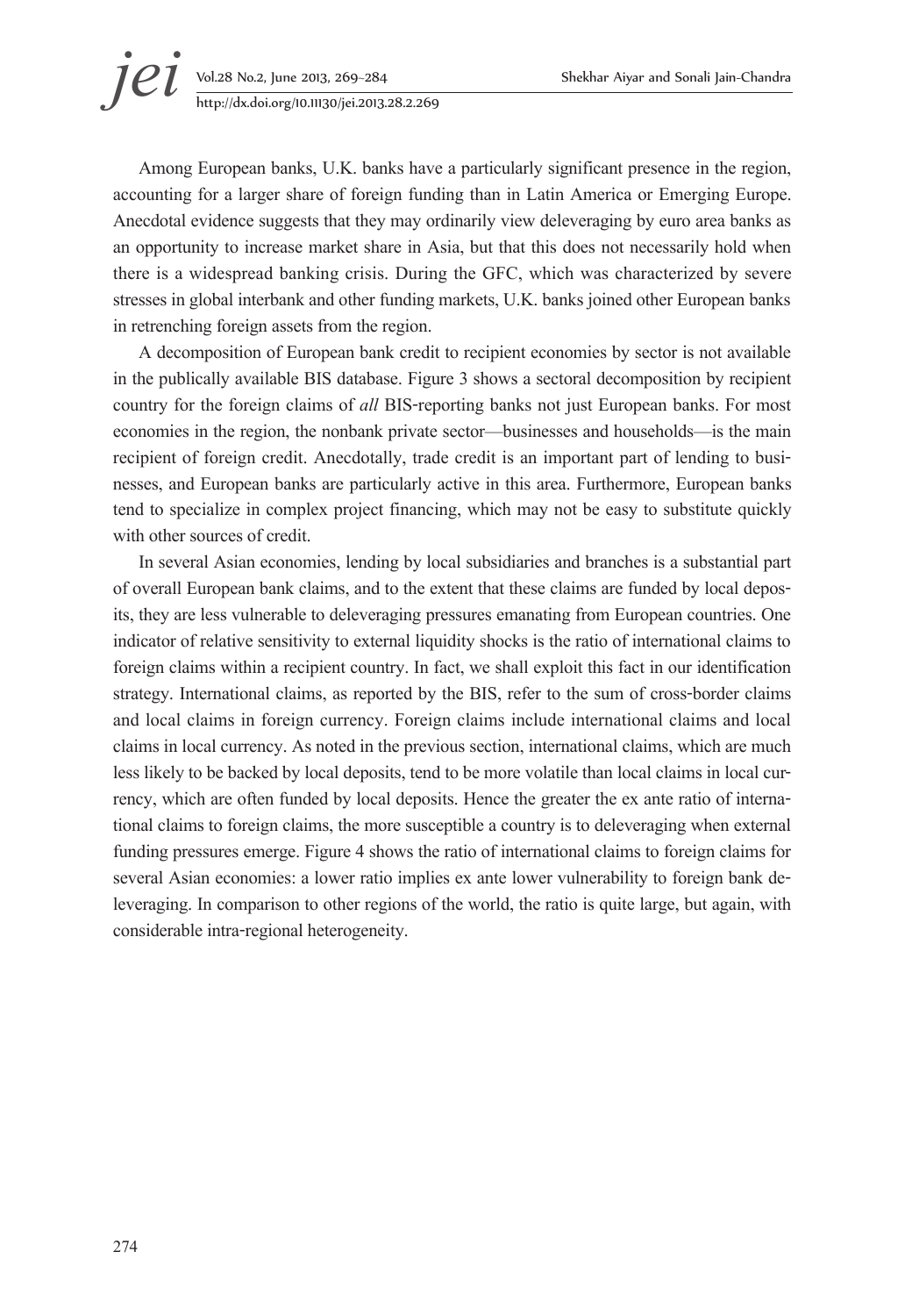



**Figure 4. Consolidated International Claims of European Banks**

(Note) Claims are on immediate borrower basis.

(Source) Bank for International Settlements (BIS); IMF staff calculations.

## **III. Econometric Methodology**

The econometric analysis focuses on estimating the response of domestic credit supply in recipient countries to deleveraging by European banks. As discussed in the introduction, the reason for focusing on European banks is that, given the continuing crisis in the euro area, a potential sharp deleveraging shock is most likely to come from European banks. Also, while the United States is another important source country, the U.S. foreign claims from the Bank of International Settlements (BIS) has a serious structural break. For the purpose of this study, the shock period refers to 2008 Q1 $\sim$ 2009 Q1, where 2008 Q1 is the peak of outstanding foreign claims in most economies, and 2009 Q1 the trough.

Following Aiyar (2011) and Schnabl (2012), the empirical framework relies on a differencein-differences specification, which exploits the cross-sectional heterogeneity in the dataset. We estimate:

$$
\Delta GR\_DC_i = \alpha + \beta \Delta GR\_FC_i + \varepsilon_i
$$
 (1)

∆*GR\_FC<sub>i</sub>*, the main explanatory variable is the change in foreign claims by European banks to the recipient country *i*. The dependent variable,  $\Delta$ *GR\_DC<sub>i</sub>*, is the change in the growth rate of domestic credit in the recipient country *i*. Both variables are specified as differ- ences in growth rates between the pre-crisis and crisis period. Data are gathered for a sample of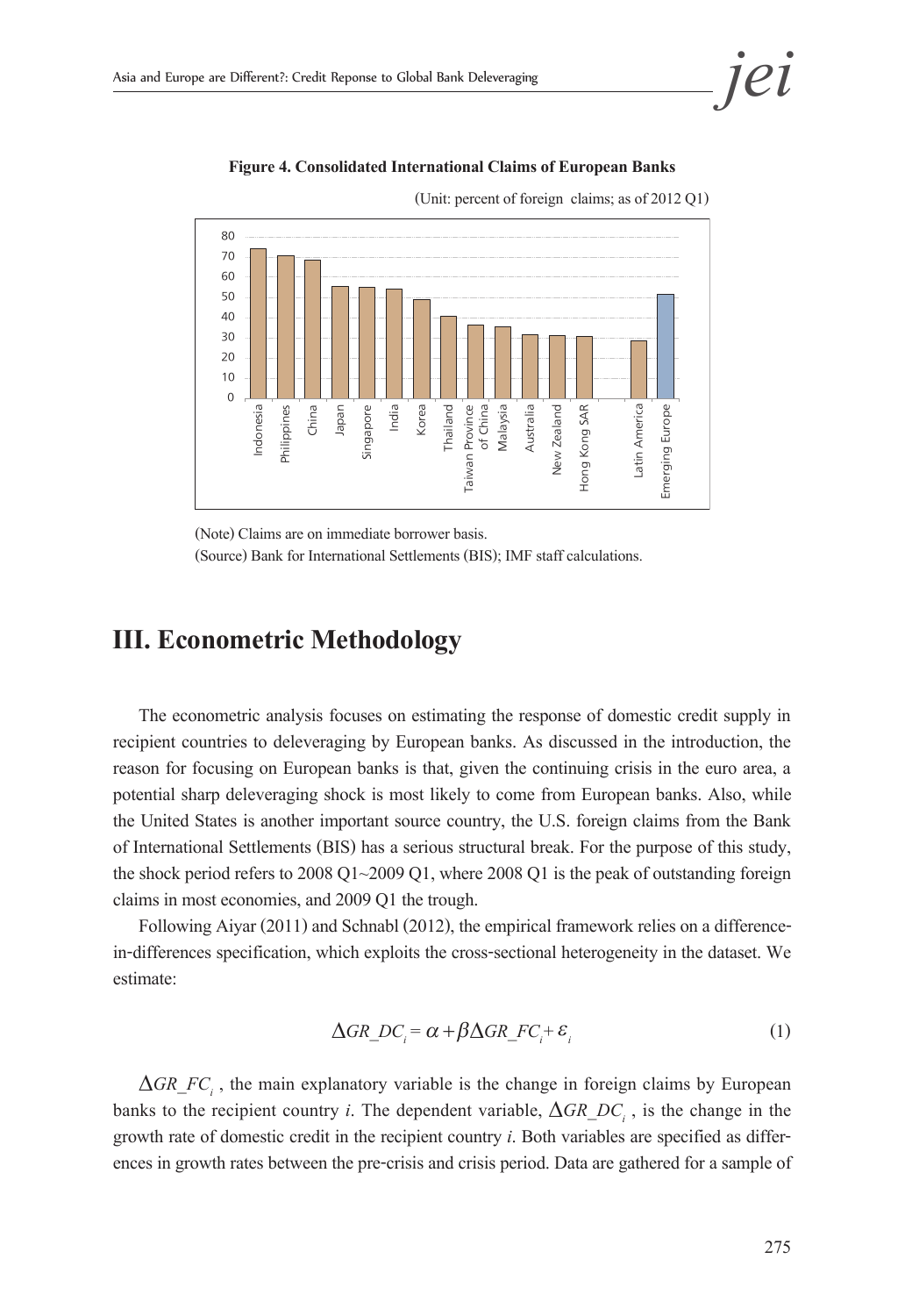75 emerging economies and non-European advanced economies.<sup>4</sup>

The empirical approach must confront a number of potential issues, including endogeneity and disentangling loan-demand effects. The relationship between domestic credit and foreign banking flows can in principle run in both directions. Reduced foreign inflows can lead to a decline in domestic credit, but it is also possible that anemic activity may attract fewer inflows. To circumvent this potential endogeneity, the analysis instruments the main explanatory vari- able using two different instruments: (i) the pre-crisis ratio of international claims to foreign claims, with a higher ratio implying greater ex ante vulnerability to deleveraging, and (ii) the weighted sum of the proportionate deleveraging by European source countries during the crisis period, where the weights represent the importance of a given source country to the recipient country in question.

To be precise, the first instrument can be denoted as:

$$
Z_{1i} = \frac{I C_i}{F C_i}
$$

where  $IC<sub>i</sub>$  is average international claims by European banks on country *i* over the four quarters preceding the shock period; and  $FC<sub>i</sub>$  is average foreign claims by European banks on country *i* over the same period.

The second instrument is:

$$
Z_{2i} = \sum_{j=1}^{J} \left[ \frac{FC_{ij}}{\sum_{j}^{J}FC_{ij}} \left\{ \Delta \sum_{t=1}^{I} FC_{ij} \right\} \right]
$$

The first term in this expression, the "weight"  $\frac{FC_y}{\sum_j FC_y}$ , is simply a measure of the ex ante im-<br>portance of source country *j* to recipient economy *i*; it shows the fraction of foreign funding for country *i* coming from country *j* on average over the four quarters preceding the crisis period. The second term,  $\Delta(\sum_{i=1}^{I}FC_{ij})$ , measures the amount of deleveraging undertaken by source country *j*'*s* banks with respect to *all* recipient countries during the crisis period. The idea is that if a recipient country is *ex ante* highly dependent for funding on source countries that delever-<br>aged by a large amount in aggregate during the shock, then that should be a good predictor of a large funding shock for the recipient economy. Conversely, if a recipient economy is *ex ante* highly dependent for funding on a source countries that did not deleverage much during the shock, then that should be a good predictor of a relatively limited funding shock for the recipi-

<sup>&</sup>lt;sup>4</sup> The sample is constructed from a union of sets of emerging markets compiled by (i) the FTSE Group; (ii) MSCI; (iii) Standard  $\&$ Poor's; (iv) Dow Jones; (v) Frontier Strategy Group; (vi) Banco Bilbao Vizcaya Argentina (BBVA) Research; and (vii) The Emerging Markets Index. In addition, the following recipient advanced economies are included: Australia, Canada, Japan, and New Zealand.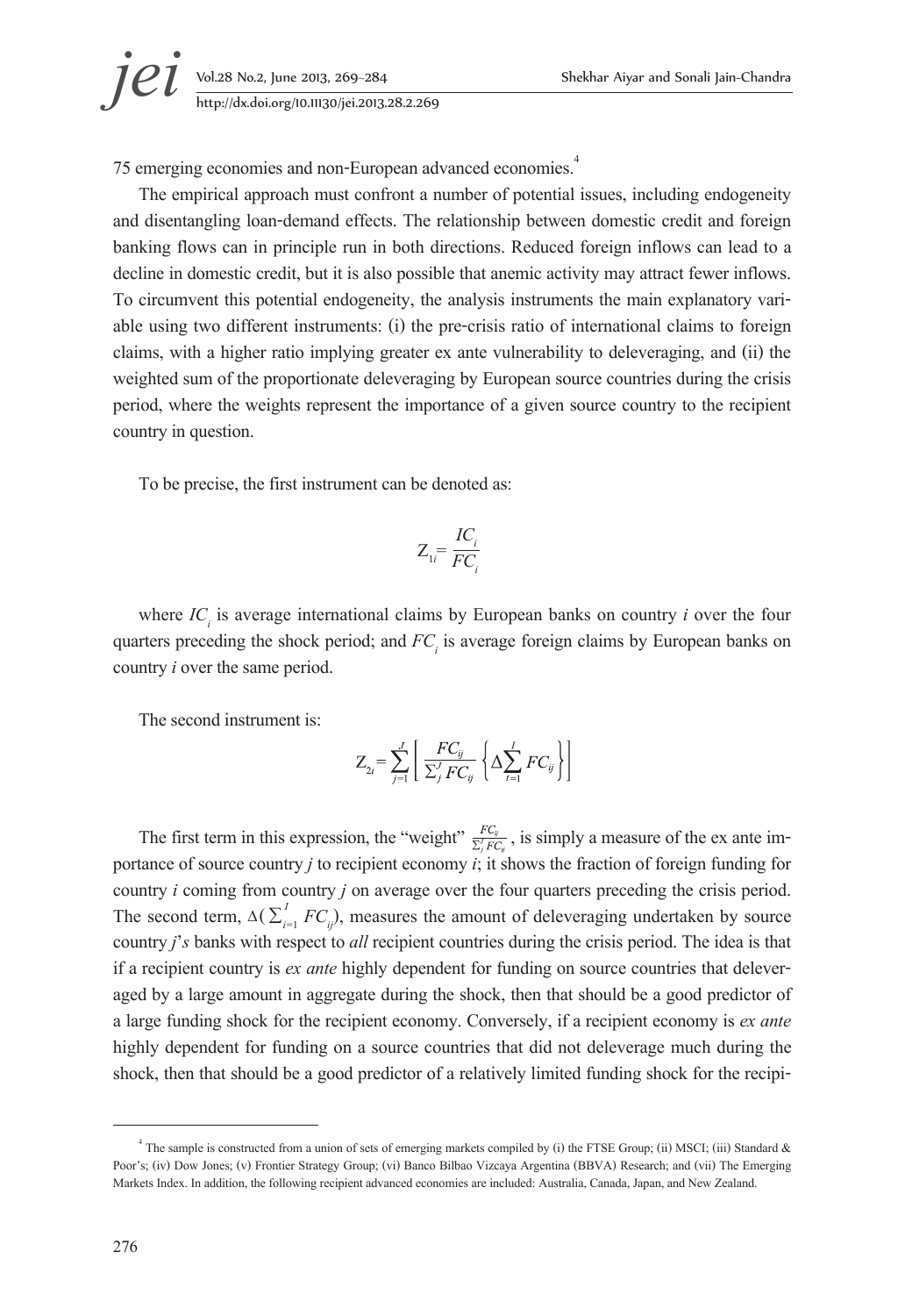ent economy.

These instruments are expected to be strongly correlated with actual deleveraging, but should not have a direct impact on the main variable of interest, that is, the change in domestic credit during the shock period. One concern about the validity of the second instrument is that during the 2008 crisis, all source countries were deleveraging at the same time in the context of the global liquidity shock. If the proportionate deleveraging by source countries were too similar, then the proposed instrument would be weak. But in fact an examination of the retrenchment by European source countries sh recipient country's perspective, the identity of the precise source countries on which it is reliant for funding should be a good *ex ante* predictor of the shock that it faces.

The second concern relates to the fact that, an observed decline in domestic credit can be driven by reduced demand or supply. During the 2008 crisis, demand for credit also fell as ac- tivity slowed, so it is possible that the observed decline in credit was demand driven. To control for demand, we include the *ex ante* share of exports to GDP. Two related features of the crisis make this variable a good instrument: (i) the decline in demand in most recipient economies was driven, in the first instance, by a contraction in external demand; and (ii) the decline in ex- ternal demand in most recipient countries was large relative to the decline in domestic demand. The second specification including demand effects has the following form:

$$
\Delta \, GR\_DC_i = \alpha + \beta_1 \Delta \, GR\_FC_i + \beta_2 X_i + \varepsilon_i \tag{2}
$$

Next, the analysis tackles the question whether Asia's response was different. Two modifi- cations are made to the above specification in the form of a dummy variable for Asia to capture any level effect, and an interaction between the Asia dummy and the change in foreign claims to capture any differences in the slope coefficients.

$$
\Delta GR\_DC_i = \alpha + \beta_1 \Delta GR\_FC_i + \beta_2 X_i + \beta_3 Asia + \beta_4 (\Delta GR\_FC_i * Asia) + \varepsilon_i
$$
 (3)

The data utilized for the regressions in the baseline consist of differences in the stock of foreign claims at two points in time. As such, the data do not account for changes in exchange rates during this turbulent period. In the absence of foreign claims, BIS data disaggregated by currency database do not allow us to precisely account for all bilateral valuation changes. Nonetheless, it is possible to improve upon the methodology above, which amounts to assum- ing that all foreign claims are denominated in U.S. dollars.

Accordingly, we exploit the fact that foreign claims data are disaggregated into international claims (cross-border claims and local claims in foreign currency), and local claims in local cur- rency. We assume that all cross-border claims and local claims in foreign currency of European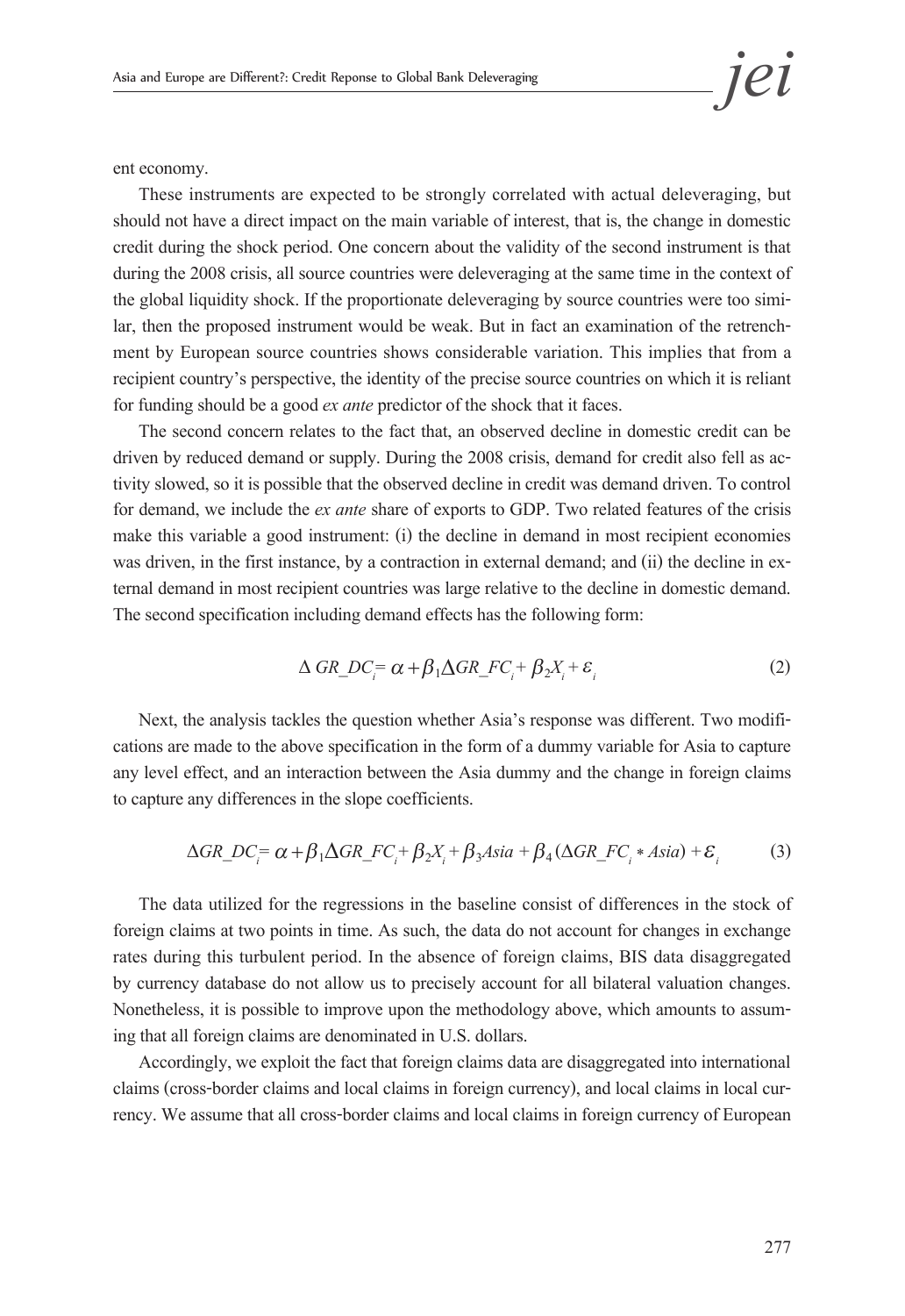

banks in Asia are denominated in the US dollars.<sup>5</sup> So, we convert the local claims in local currency at the prevailing bilateral exchange rate against the U.S. dollar. This yields a currencyadjusted flow series which we use to check the robustness of our estimates from the unadjusted change-in-stocks data.

## **IV. Results**

The main finding is that deleveraging by European banks for the year of 2008 led to a large contraction in credit supply in destination countries. Table 1 shows the results from two-stage least squares regressions. In the most elementary specification of column (1), a reduction in foreign claims of 1 percent resulted in a 0.54 percent decline in domestic credit in the broad sample of recipient countries. In column (2) we control for demand effects, and domestic credit remains equally sensitive to the changes in foreign liabilities. Post-estimation statistics provide validity of our identification strategy: the Kleibergen-Papp rank Wald test rejects underidentification, while Sargan J-statistic cannot reject the null hypothesis that the instruments are uncorrelated with the error terms

Asian countries' credit supply response to deleveraging by European banks was significantly less than that of other countries. Column (3) introduces an Asia dummy variable, both by itself and as an interaction term. The Asia intercept is not significant, but the interaction with the change in foreign liabilities does seem important. In column (4), the Asia intercept is thus omitted. This column shows that credit supply in Asian countries contracted by about 0.36 percent in response to a 1 percent European deleveraging leading to Asian response size about half of non-Asian response.

<sup>&</sup>lt;sup>5</sup> This is not an unreasonable assumption. McGuire and von Peter (2009) document that for United Kingdom and Swiss banks, U.S. dollar assets account for the majority of foreign claims. For German, Spanish, French, Dutch and Belgian banks foreign claims in euros are greater than foreign claims in the US dollars, but this likely reflects intra-European lending, whereas lending outside Europe is dominated by the US dollar claims. Anecdotal evidence is consistent with these stylized

<sup>&</sup>lt;sup>6</sup> The results are robust to controls for the importance of European bank credit in each economy, using variables such as the ratio of European bank claims to total domestic credit, or the ratio of European bank claims to GDP. Moreover, the results are broadly consistent with the larger literature on the cross-border transmission of liquidity shocks, for example, Cetorelli and Goldberg (2011), Aiyar (2011), and Schnabl (2012).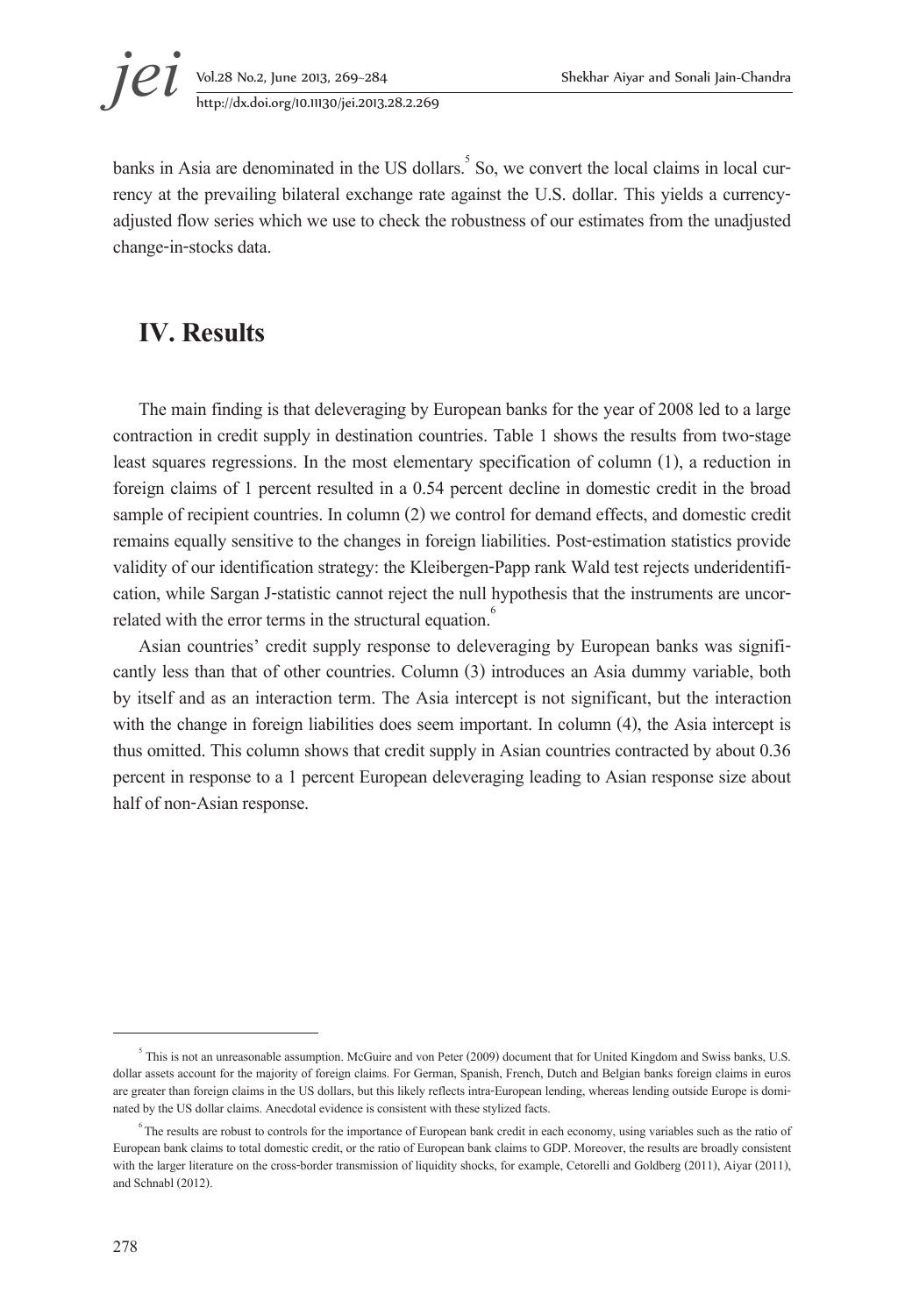|                                                                                              | (1)                 | (2)                            | (3)                            | (4)                               |
|----------------------------------------------------------------------------------------------|---------------------|--------------------------------|--------------------------------|-----------------------------------|
| Dependent variable:<br>Change in domestic bank lending                                       | 2SLS                | 2SLS                           | 2SLS                           | 2SLS                              |
| Change in foreign claims                                                                     | $0.536**$           | $0.499**$                      | $0.771**$                      | $0.73***$                         |
| Exports-to-GDP (preshock)                                                                    | (0.220)             | (0.213)<br>$-0.058$<br>(0.051) | (0.338)<br>$-0.085$<br>(0.055) | (0.215)<br>$-0.117$ **<br>(0.054) |
| Asia                                                                                         |                     |                                | $-0.234$<br>(0.174)            |                                   |
| Asia x Change in foreign claims                                                              |                     |                                | $-0.684*$<br>(0.358)           | $-0.363$ ***<br>(0.115)           |
| Constant                                                                                     | $-0.035$<br>(0.109) | $-0.032$<br>(0.113)            | 0.072<br>(0.171)               | 0.049<br>(0.110)                  |
| Number of observations                                                                       | 76                  | 76                             | 76                             | 76                                |
| Under-identification<br>$(H_0: Not identified)$                                              |                     |                                |                                |                                   |
| Kleibergen-Papp rank                                                                         | 13.67               | 14 71                          | 8.56                           | 11 474                            |
| Langrange multiplier Wald<br>$p$ -value                                                      | 0.001               | 0.001                          | 0.014                          | 0.0032                            |
| <b>Over-identifying restrictions</b><br>$(H_0:$ Instruments uncorrelated with error process) |                     |                                |                                |                                   |
| Sargan chi-square statistic<br>p-value                                                       | 5.32<br>0.21        | 6.56<br>0.11                   | 4.075<br>0.44                  | 0.99<br>0.319                     |

### **Table 1. Impact of change in foreign claims on change in domestic credit supply**

(Note) Robust standard errors in parentheses. Statistical significance at 1, 5, and 10 percent levels is denoted by \*\*\*, \*\*, and \*

(Source) IMF staff estimates

Table 2 shows the results from the robustness check using exchange rate adjusted claims data. The coefficient on the foreign liabilities is slightly larger in specifications 1 and 2 relative to Table 1. Similar to the previous set of regressions, the elasticity for Asia is lower, at just un- der half of the response from non-Asian economies. The similarity of Tables 1 and 2 increases our confidence that the results are not overly contaminated by valuation effects.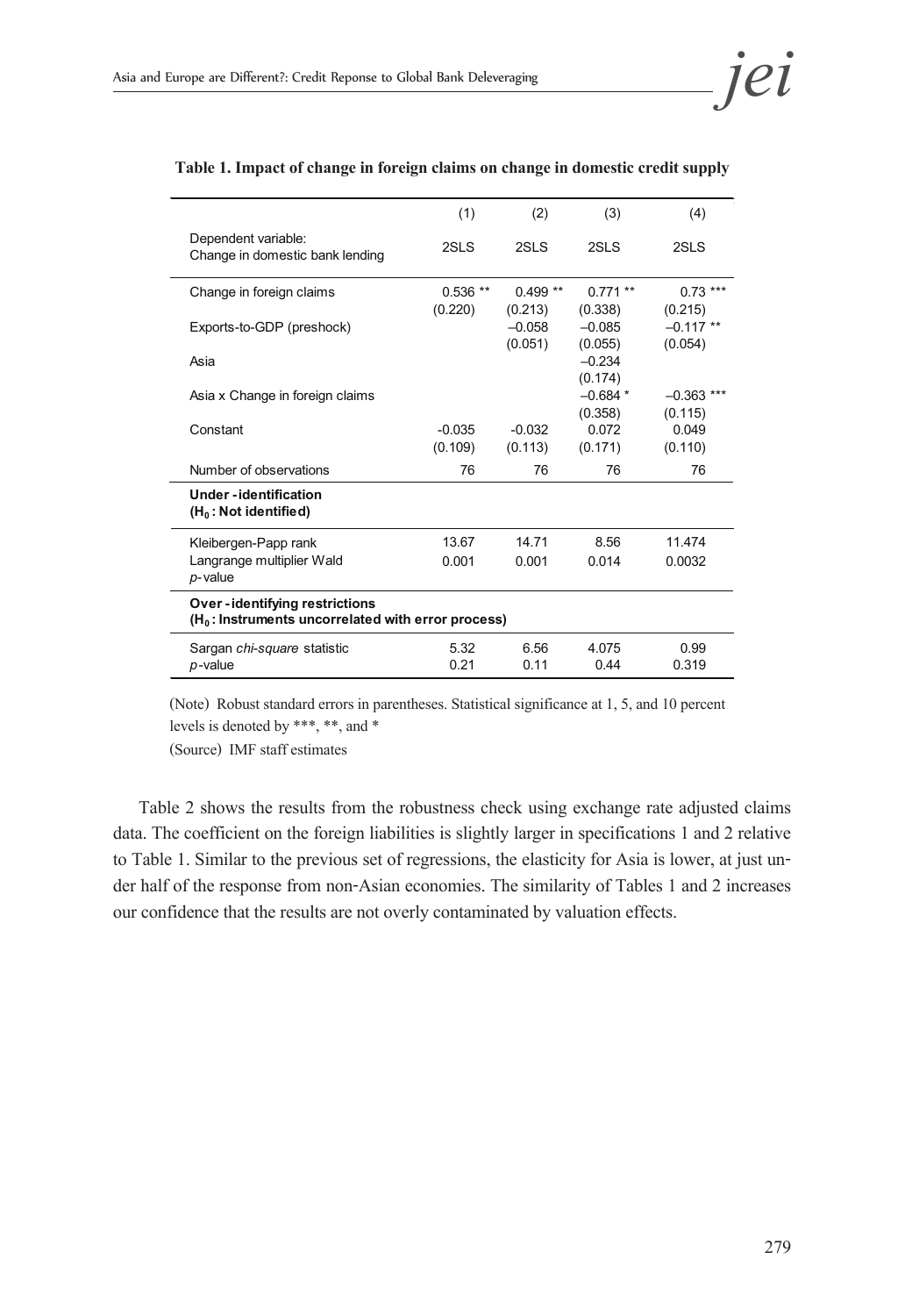

|  |  |  | Table 2. Impact of change in foreign claims on change in domestic credit supply |  |
|--|--|--|---------------------------------------------------------------------------------|--|
|  |  |  |                                                                                 |  |

|                                                                                              | (1)                 | (2)                            | (3)                            | (4)                             |  |  |  |  |  |
|----------------------------------------------------------------------------------------------|---------------------|--------------------------------|--------------------------------|---------------------------------|--|--|--|--|--|
| Dependent variable:<br>Change in domestic bank lending                                       | 2SLS                | 2SLS                           | 2SLS                           | 2SLS                            |  |  |  |  |  |
| Change in foreign claims                                                                     | $0.587***$          | $0.564***$                     | $0.839**$                      | $0.693***$                      |  |  |  |  |  |
| Exports-to-GDP (preshock)                                                                    | (0.214)             | (0.209)<br>$-0.055$<br>(0.049) | (0.332)<br>$-0.065$<br>(0.060) | (0.195)<br>$-0.098*$<br>(0.054) |  |  |  |  |  |
| Asia                                                                                         |                     |                                | $-0.300$<br>(0.188)            |                                 |  |  |  |  |  |
| Asia x Change in foreign claims                                                              |                     |                                | $-0.739$ **<br>(0.356)         | $-0.302$ ***<br>(0.111)         |  |  |  |  |  |
| Constant                                                                                     | $-0.028$<br>(0.097) | $-0.019$<br>(0.102)            | 0.081<br>(0.159)               | 0.01<br>(0.096)                 |  |  |  |  |  |
| Number of observations                                                                       | 76                  | 76                             | 76                             | 76                              |  |  |  |  |  |
| Under-identification<br>$(H_0: Not identified)$                                              |                     |                                |                                |                                 |  |  |  |  |  |
| Kleibergen-Papp rank                                                                         | 12.58               | 131                            | 8.076                          | 12 325                          |  |  |  |  |  |
| Langrange multiplier Wald<br>$p$ -value                                                      | 0.001               | 0.001                          | 00176                          | 0.0021                          |  |  |  |  |  |
| <b>Over-identifying restrictions</b><br>$(H_0:$ Instruments uncorrelated with error process) |                     |                                |                                |                                 |  |  |  |  |  |
| Sargan chi-square statistic<br>$p$ -value                                                    | 3.035<br>0.82       | 3721<br>0.53                   | 2.083<br>0.15                  | 0412<br>0.52                    |  |  |  |  |  |

(using exchange rate adjusted foreign claims data)

(Note) Robust standard errors in parentheses. Statistical significance at 1, 5, and 10 percent levels is denoted by \*\*\*, \*\*, and \*

(Source) IMF staff estimates

## **V. Why did Asia React Differently?**

The results above suggest that the transmission of deleveraging by European banks to local credit supply was more muted in Asia than in the rest of the world. A decline of 1 percent in foreign claims by European banks was associated with a decline in domestic credit about 0.5~0.7 percent in a broad sample of economies, but a decline of only 0.3~0.4 percent for Asian econo- mies. What accounts for this difference? We defer a rigorous examination of this question to future research, but offer a couple of speculative answers here.

The strong policy response mounted by Asian economies could be one reason for the smaller credit supply impact of foreign deleveraging. Data limitations<sup>7</sup> and nonuniform definitions (of policy rates) make it difficult to econometrically test the role of policy responses in the regression

 $7$  For instance, including fiscal policy variables would limit the sample to about 40 countries.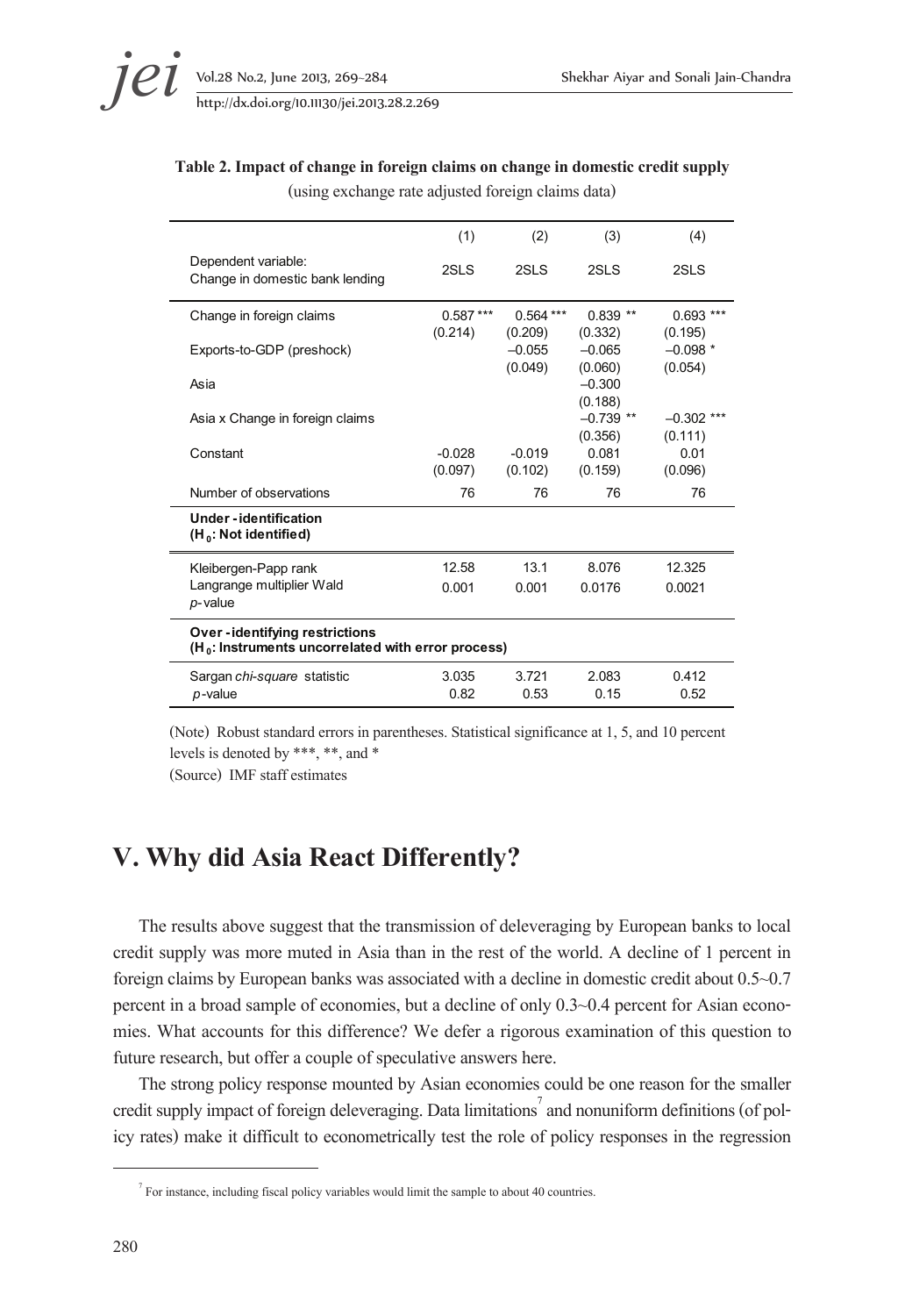

framework used in this paper. But a nonparametric examination of the sample data does suggests that the monetary, and to a lesser extent the fiscal, policy response in Asia was more vigorous than in other regions over the period studied here  $(Figure 5)$ .<sup>8</sup> In addition, Asian countries also took a number of measures to maintain market confidence and to stabilize financial markets. These included instituting liquidity guarantees, negotiating Federal Reserve swap lines, strengthening re- gional reserve pooling, expanding deposit insurance, guaranteeing non-deposit liabilities, relaxing mark-to-market rules to exercise regulatory for bearance and supporting trade finance and Small and Medium Enterprises (SME) programs (Table3).





(Note) The chart shows the change in policy rates during the shock period (2008 Q1~2009 Q1) and the change in the primary balance between end-2008 and end- 2007 (as fiscal data are generally available only at an annual frequency). (Source) CEIC Data Company Ltd.; Haver Analytics; and IMF, WEO database and staff calculations.

 $\delta$  This figure shows the change in policy rates over the crisis period; however, the change in the fiscal balance is shown for the end of 2008 as these data are available only on an annual basis. The magnitudes are not very sizable for two reasons: first, the implementa-<br>tion of fiscal policy entails significant lags and it is likely that while most gover deployed by the end of 2008, and second, the absence of quarterly data means that the timing does not fully align with the crisis period.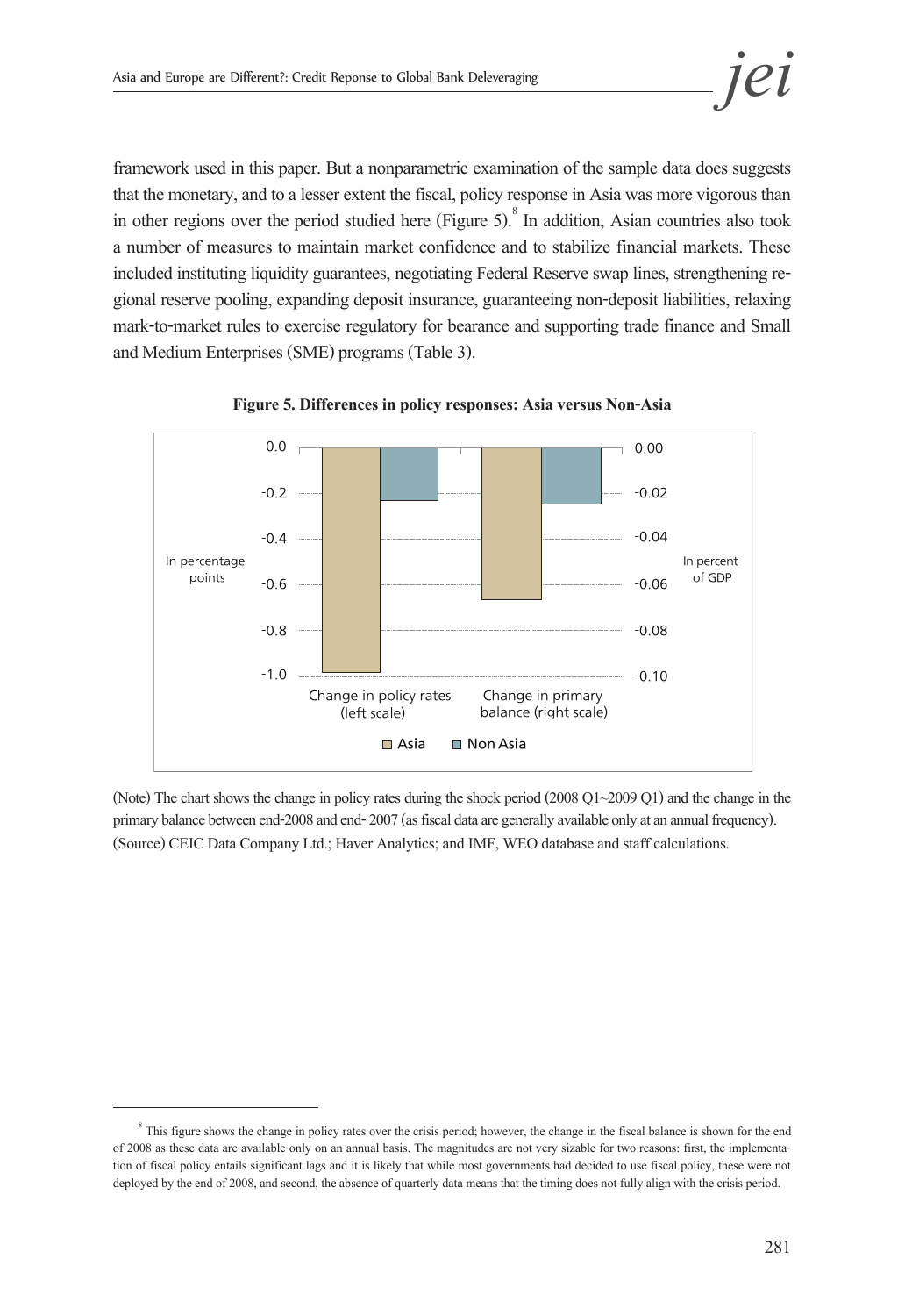

|                                        | Australia | China | Hong Kong SAF | India | Indonesia | Japan      | Korea | Malaysia | New Zealand | Philippines | Singapore | Thailand |
|----------------------------------------|-----------|-------|---------------|-------|-----------|------------|-------|----------|-------------|-------------|-----------|----------|
| Liquidity assistance in local currency |           |       |               |       |           |            |       |          |             |             |           |          |
| Lend foreign exchange                  |           |       |               |       |           | N          |       |          |             |             |           |          |
| Expand deposit insurance               |           |       |               |       |           |            |       | V        |             |             |           |          |
| Guarantee nondeposit liabilities       | N         |       |               |       |           |            |       |          |             |             |           |          |
| Prepare bank capital injection         |           |       |               |       |           |            |       |          |             |             |           |          |
| Create demand for assets               |           |       |               |       |           | $\sqrt{ }$ | V     |          |             |             |           |          |
| Impose short sale restrictions         |           |       |               |       |           | V          | V     |          |             |             |           |          |
| Relax mark-to-market rules             |           |       |               |       |           | V          | V     |          |             |             |           |          |
| Institute SME programs                 |           |       |               |       |           | V          | N     |          |             |             |           |          |
| Support trade finance                  |           |       |               |       |           |            |       |          |             |             |           |          |
| Secure Fed swap lines                  |           |       |               |       |           |            |       |          |             |             |           |          |

#### **Table 3. Summary of policy actions taken in Asia during the global financial crisis**

(Source) Bank for International Settlements, Economist Intelligence Unit (2010), Asmundson and others (2011)

Another reason for more subdued impact of foreign deleveraging could be that Asia's local banking systems had healthier balance sheets at the onset of the crisis. Figure 6 shows leverage ratios—the ratio of debt to equity—for Asian financial firms relative to global peers.<sup>9</sup> Banking systems in the Advanced Americas and in Advanced Europe were much more leveraged than their counterparts in Advanced Asia-almost three times, in the case of Advanced Europe. This meant that banks in countries such as Australia and Japan did not suffer the same pressure to deleverage like other major international banks when global liquidity dried up in 2008. They could expand credit supply in regional economies in response to deleveraging by other foreign banks. Moreover, the leverage ratio for Emerging Asia was less than half of the comparators in the emerging economies of Latin America.<sup>10</sup> Balance sheet strength thus provided a buffer to Asian economies during the global financial crisis.

<sup>&</sup>lt;sup>9</sup> The focus is on leverage ratios rather than capital adequacy ratios, since the latter are typically defined in terms of risk-weighted assets, and regulators differ widely in different regions of the world in their definitions of risk weights and permissible regulatory capital (Das and Sy, 2012). Hence comparisons of capital adequacy ratios across broad regions such as Asia, Europe, and the Americas are problematic.

<sup>&</sup>lt;sup>10</sup> While Emerging Europe had the lowest leverage ratios of all, this does not adequately capture the region's high reliance on direct cross-border credit from highly leveraged West European banks.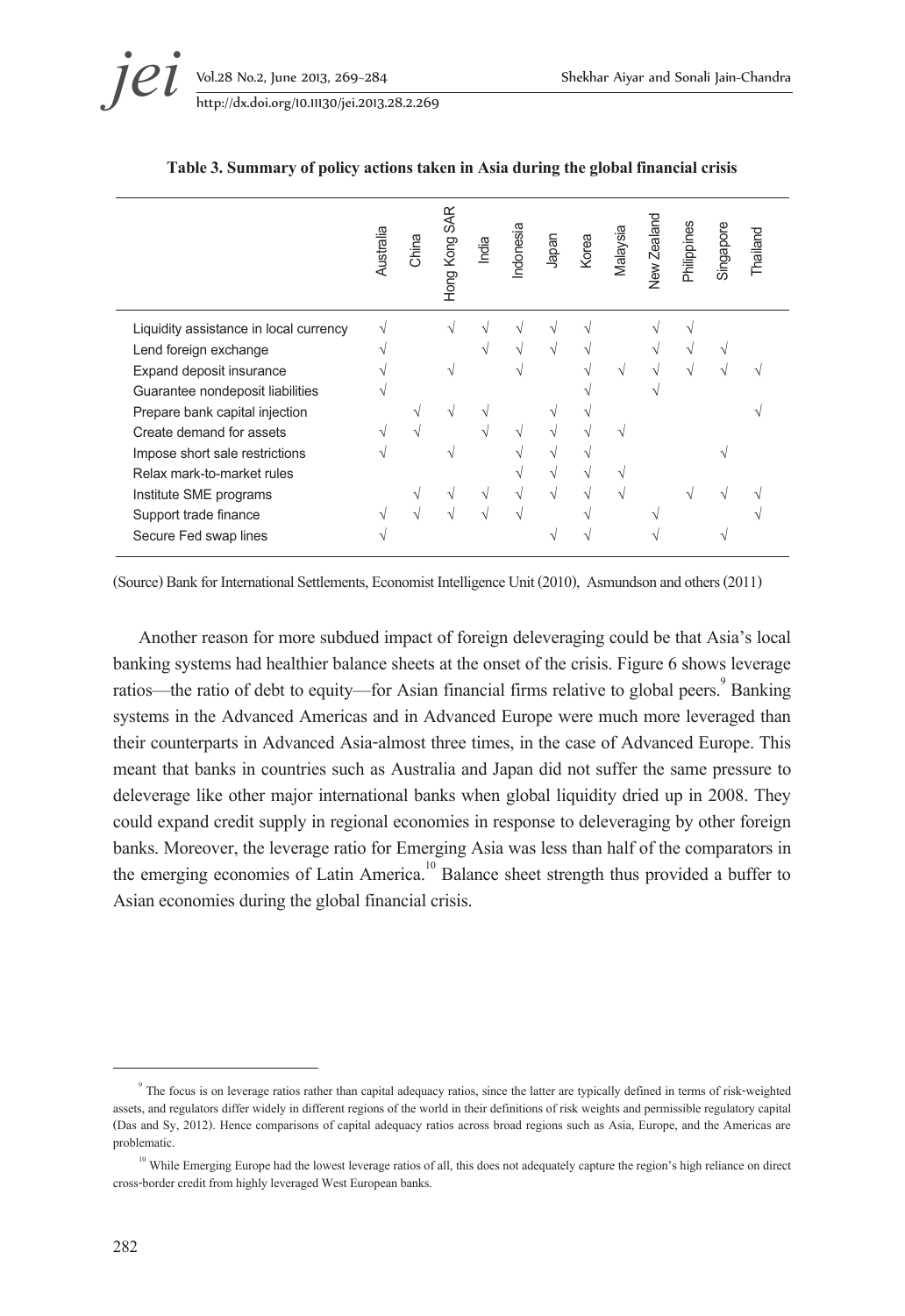

**Figure 6. Debt-to-Equity ratio in financial firms at end-2007** (Total asset-weighted average)

(Source) Thomson Reuters Worldscope; and IMF staff calculations.

The empirical results of this paper suggest that, given similar vigorous policy action and local banking system buffers, Asia could again dampen the adverse effects from a major de- leveraging event. The IMF's most recent *Regional Economic Outlook* for Asia (IMF, 2012b) points out that most Asian countries have room to cut interest rates in the face of a crisis. Fiscal space has shrunk since the global financial crisis, but remains high in most Asian economies by international standards. And Asian bank balance sheets remain strong in general, with low non-performing loans and capital adequacy ratios exceeding regulatory norms indicating that regional banks could take up some of the slack in the event of a large deleveraging by foreign banks. Moreover, as noted in the introduction, Asian reliance on European bank funding was less than in the case of regional comparator such as Latin America and Emerging Europe.

*Received 13 December 2012, Revised 3 April 2013, Accepted 2 May 2013* 

### **Reference**

Aiyar, S., 2011, "How did the Crisis in International Funding Markets Affect Bank Lending? Balance Sheet Evidence From the UK," *Bank of England Working Paper*, No. 424.

Aiyar, S., 2012, "From Financial Crisis to Great Recession: The Role of Globalized Banks," *American Economic Review, Papers and Proceedings*, Vol. 102 (3), pp. 225–30.

Cetorelli, N., and L. Goldberg, 2008, "Banking Globalization and Monetary Transmission," *NBER Working Paper*, No. 14101.